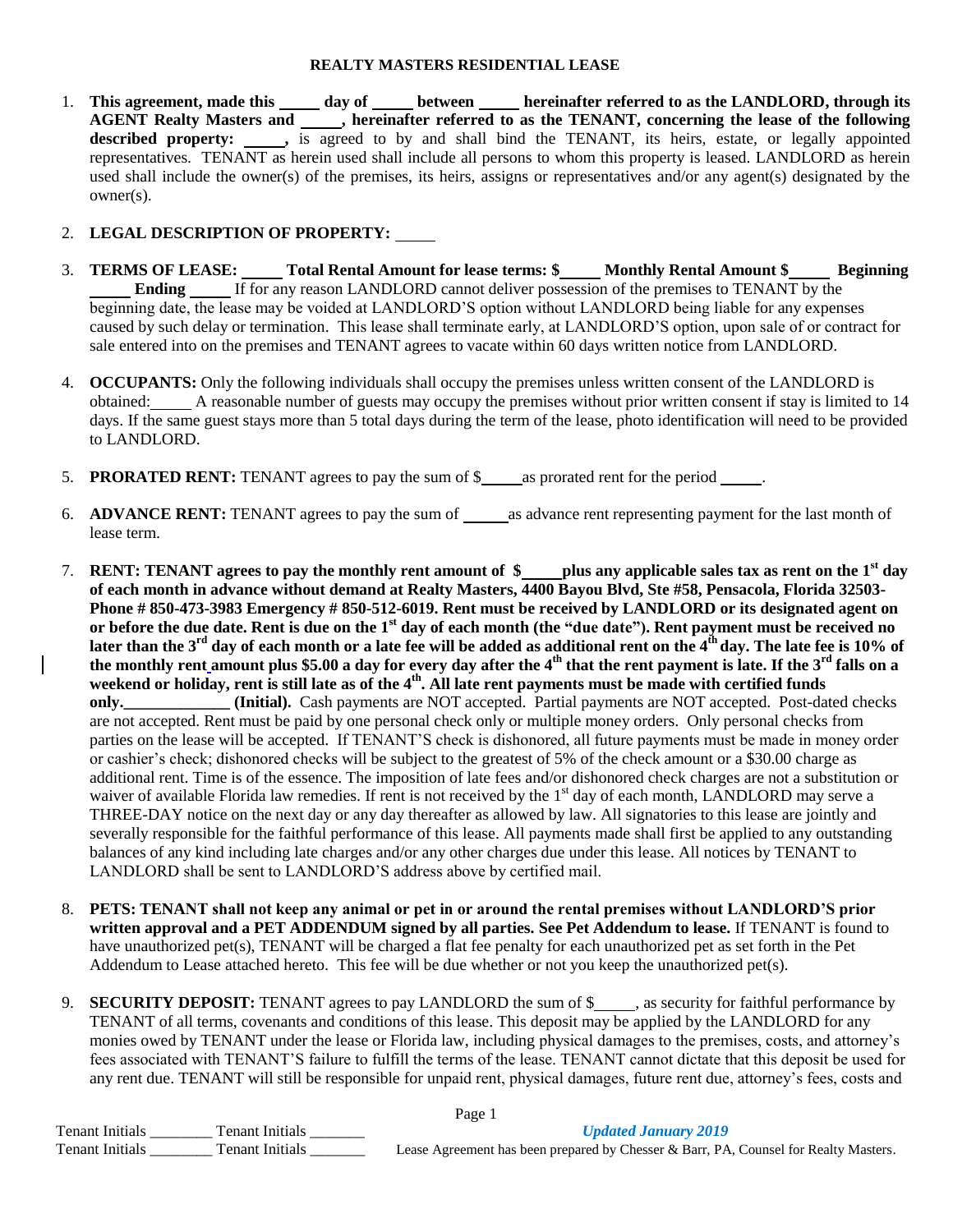any other amounts due under the terms of the lease or Florida law. The security deposit (and advance rent, if applicable) will be deposited in a separate non-interesting bearing account at **BBVA Compass Bank, (5055 Bayou Blvd, Pensacola, FL 32503) in Pensacola, FL.** If any claim is made on the security deposit, it will be done according to Florida law. TENANT understands and acknowledges that AGENT, Realty Masters, is the agent acting on behalf of the Owner and further understands that Realty Masters has no interest in the security deposit and is only fulfilling its legal responsibilities when it is processing a security deposit claim. TENANT(s) agrees that in the event of a dispute arising over a security deposit claim and/or advance rents, if any, which cannot be resolved between the parties, TENANT(s) agree to hold AGENT, Realty Masters, its employees, agents, assigns, successors and heirs harmless and, in the event of any litigation, will look solely to the Owner(s).

#### 10. Florida Statutes §83.49(2)(d) provides:

YOUR LEASE REQUIRES PAYMENT OF CERTAIN DEPOSITS. THE LANDLORD MAY TRANSFER ADVANCE RENTS TO THE LANDLORD'S ACCOUNT AS THEY ARE DUE AND WITHOUT NOTICE. WHEN YOU MOVE OUT, YOU MUST GIVE THE LANDLORD YOUR NEW ADDRESS SO THAT THE LANDLORD CAN SEND YOU NOTICES REGARDING YOUR DEPOSIT. THE LANDLORD MUST MAIL YOU NOTICE, WITHIN 30 DAYS AFTER YOU MOVE OUT, OF THE LANDLORD'S INTENT TO IMPOSE A CLAIM AGAINST THE DEPOSIT. IF YOU DO NOT REPLY TO THE LANDLORD STATING YOUR OBJECTION TO THE CLAIM WITHIN 15 DAYS AFTER RECEIPT OF THE LANDLORD'S NOTICE, THE LANDLORD WILL COLLECT THE CLAIM AND MUST MAIL YOU THE REMAINING DEPOSIT, IF ANY.

IF THE LANDLORD FAILS TO TIMELY MAIL YOU NOTICE, THE LANDLORD MUST RETURN THE DEPOSIT BUT MAY LATER FILE A LAWSUIT AGAINST YOU FOR DAMAGES. IF YOU FAIL TO TIMELY OBJECT TO A CLAIM, THE LANDLORD MAY COLLECT FROM THE DEPOSIT, BUT YOU MAY LATER FILE A LAWSUIT CLAIMING A REFUND.

YOU SHOULD ATTEMPT TO INFORMALLY RESOLVE ANY DISPUTE BEFORE FILING A LAWSUIT. GENERALLY, THE PARTY IN WHOSE FAVOR A JUDGMENT IS RENDERED WILL BE AWARDED COSTS AND ATTORNEY FEES PAYABLE BY THE LOSING PARTY.

THIS DISCLOSURE IS BASIC. PLEASE REFER TO PART II OF CHAPTER 83, FLORIDA STATUTES, TO DETERMINE YOUR LEGAL RIGHTS AND OBLIGATIONS.

## 11. Florida Statutes §83.49(3) provides:

(a)Upon the vacating of the premises for termination of the lease, if the landlord does not intend to impose a claim on the security deposit, the landlord shall have 15 days to return the security deposit together with interest if otherwise required, or the landlord shall have 30 days to give the tenant written notice by certified mail to the tenant's last known mailing address of his or her intention to impose a claim on the deposit and the reason for imposing the claim. The notice shall contain a statement in substantially the following form:

This is a notice of my intention to impose a claim for damages in the amount of .... upon your security deposit, due to ..... It is sent to you as required by s. 83.49(3), Florida Statutes. You are hereby notified that you must object in writing to this deduction from your security deposit within 15 days from the time you receive this notice or I will be authorized to deduct my claim from your security deposit. Your objection must be sent to ... (landlord's address) ....

If the landlord fails to give the required notice within the 30-day period, he or she forfeits the right to impose a claim upon the security deposit and may not seek a setoff against the deposit but may file an action for damages after return of the deposit.

(b) Unless the tenant objects to the imposition of the landlord's claim or the amount thereof within 15 days after receipt of the landlord's notice of intention to impose a claim, the landlord may then deduct the amount of his or her claim and shall remit the balance of the deposit to the tenant within 30 days after the date of the notice of intention to impose a claim for damages. The failure of the tenant to make a timely objection does not waive any rights of the tenant to seek damages in a separate action.

(c) If either party institutes an action in a court of competent jurisdiction to adjudicate the party's right to the security deposit, the prevailing party is entitled to receive his or her court costs plus a reasonable fee for his or her attorney. The court shall advance the cause on the calendar.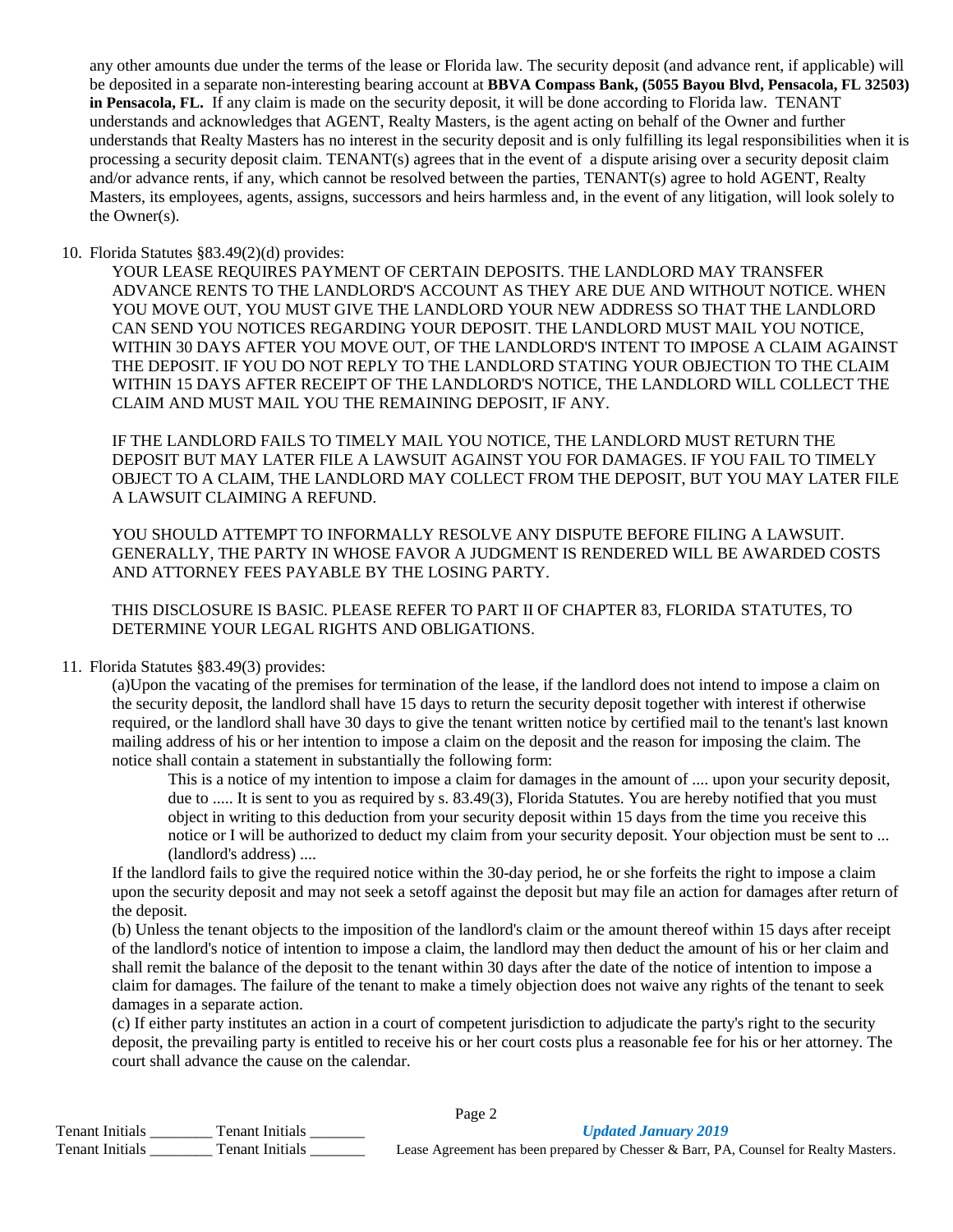(d) Compliance with this section by an individual or business entity authorized to conduct business in this state, including Florida-licensed real estate brokers and sales associates, constitutes compliance with all other relevant Florida Statutes pertaining to security deposits held pursuant to a rental agreement or other landlord-tenant relationship. Enforcement personnel shall look solely to this section to determine compliance. This section prevails over any conflicting provisions in chapter 475 and in other sections of the Florida Statutes, and shall operate to permit licensed real estate brokers to disburse security deposits and deposit money without having to comply with the notice and settlement procedures contained in s. 475.25(1)(d).

### 12. **Security deposit refunds if any shall be made by mail only, as provided by law, made out in names of all TENANTS in one check, and, may not be picked up in person from LANDLORD.**

- 13. **ASSIGNMENTS:** TENANT shall not assign this lease or sublet the premises or any part thereof. Any unauthorized transfer of interest by the TENANT shall be a breach of this agreement.
- 14. **APPLICATION:** If TENANT has filled out a rental application, any misrepresentation made by the TENANT in same will be a breach of this agreement and LANDLORD may terminate the tenancy.
- 15. **FIXTURES AND ALTERATIONS:** TENANT must obtain prior written consent from LANDLORD before painting, installing fixtures, making alterations, additions or improvements and if permission granted, same shall become LANDLORD'S property and shall remain on the premises at the termination of the tenancy.
- 16. **FURNITURE AND APPLIANCES: If the premises are furnished, fully or partially,** TENANT(s) shall be responsible to care for the furnishings and keep them in the same condition as when TENANT moved in, reasonable wear and tear expected. TENANT(s) shall not remove any furnishings without the prior written consent of the LANDLORD, whether or not the furnishing is broken, inoperable, or in need of repairs. [List all furniture and appliances. If none, write "none or N/A".]
- *17.* **MAINTENANCE/INSPECTION: TENANT agrees that they have fully inspected the premises and accepts the condition of the premises in "as is" condition with no warranties or promises express or implied. TENANT shall maintain the premises in good, clean and tenantable condition throughout the tenancy, keep all plumbing fixtures in good repair, use all electrical, plumbing, heating, cooling, appliances and other equipment in a reasonable manner, removing all garbage in a clean sanitary manner.** If there is a microwave, garbage disposal, icemaker, washer, dryer, ceiling fan, whirlpool, or Jacuzzi present at the home, these items are accepted in as-is condition and are not the LANDLORD'S responsibility to maintain or replace. The Tenant must notify the LANDLORD through the Property Management Company before any of these items are removed or repaired. Should the Tenant wish to have maintenance done to these items at their cost, a licensed and insured maintenance company must be used and a copy of the paid invoice will be provided to the LANDLORD through the Property Management Company for the LANDLORD'S records. In the event TENANT or TENANT'S guests or invitees cause any damage to the premises, LANDLORD may at its option repair same and TENANT shall pay for the expenses of same on demand or LANDLORD may require TENANT repair same, all charges incurred as additional rent. **TENANT(s) further agree to provide and pay for the following services/items:** *(if NOT checked these items are to be paid by LANDLORD(s))*

☒**Lawn Service (mowing, edging)** ☒ **Trimming Shrubs and Weeding/Mulching** ☒**Yard Care-(watering and fertilizing)** ☒**A/C Filters** ☒**Smoke Detectors/Fire Alarms** ☒**Pest Control** ☒**Locks/Keys**  ☒ **Other: \_ \_\_\_\_\_\_\_\_\_\_\_\_\_\_\_\_\_\_\_\_\_\_\_\_\_\_\_\_\_\_\_\_\_\_\_\_\_\_\_\_\_\_\_\_\_\_\_\_\_\_\_**

**In the event a major repair to the premises must be made which will necessitate the TENANT'S vacating the premises, LANDLORD may at its option terminate this agreement and TENANT agrees to vacate the premise holding LANDLORD harmless for any damages suffered, if any. TENANT shall IMMEDIATELY notify LANDLORD in writing of any maintenance needed, maintenance performed, or repairs. TENANT agrees that they shall immediately test the smoke detector and shall maintain same. TENANT is responsible for cleaning out or replacing the dryer vent hose that runs from the dryer to the wall, no matter whose dryer is in the premises. LANDLORD will maintain the dryer vent from the wall to the outside. It is TENANT's responsibility to immediately notify LANDLORD of any problems with the dryer vent running from the premises to the outside.**

18. **USE OF PREMISES:** TENANT shall maintain the premises in a clean and sanitary condition and not disturb surrounding residents or the peaceful and quiet enjoyment of the premises or surrounding premises. TENANT shall install window

|                                           | Page 3                                                                               |
|-------------------------------------------|--------------------------------------------------------------------------------------|
| Tenant Initials<br><b>Tenant Initials</b> | <b>Updated January 2019</b>                                                          |
| Tenant Initials<br><b>Fenant Initials</b> | Lease Agreement has been prepared by Chesser & Barr, PA, Counsel for Realty Masters. |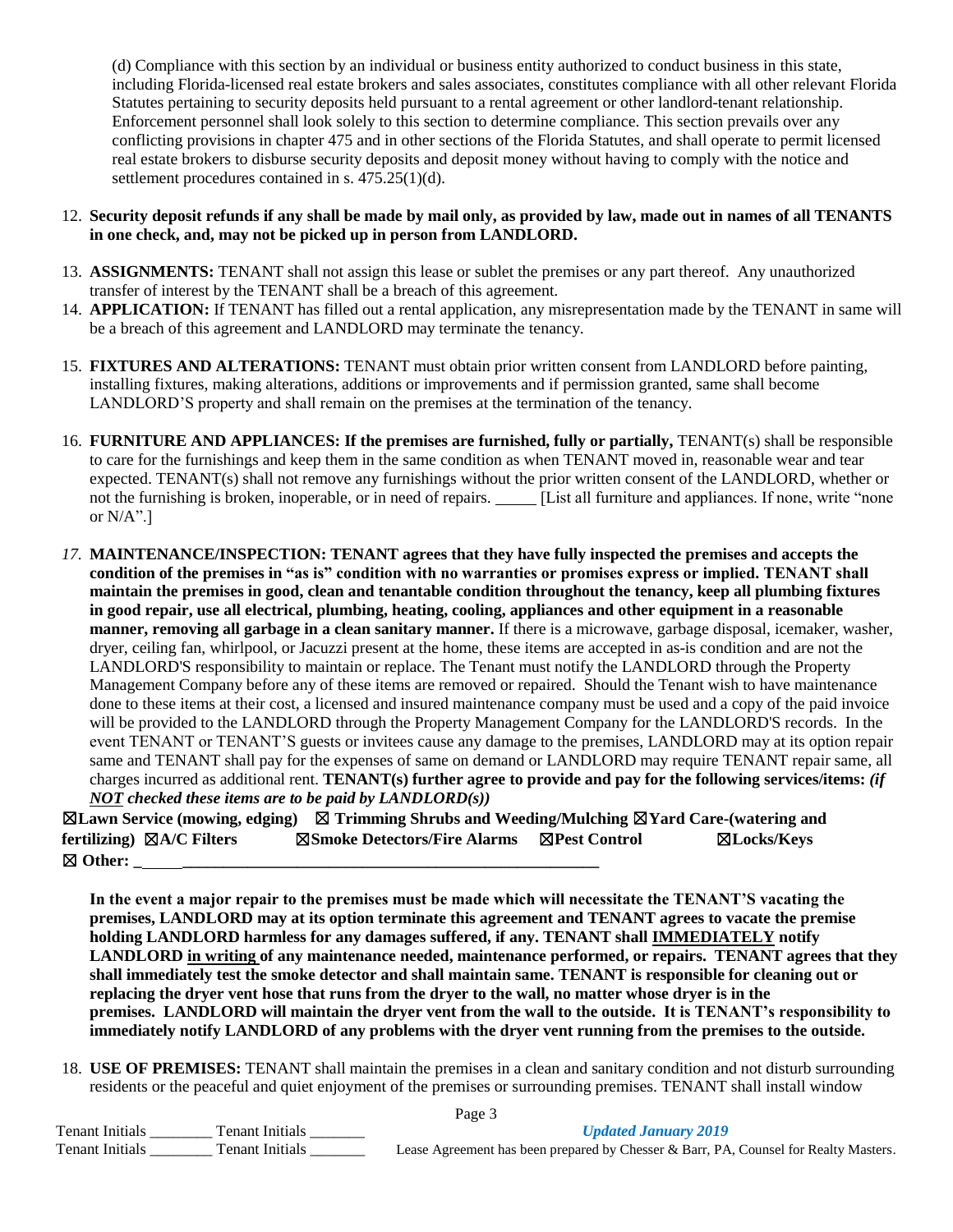shades or draperies (no foil, sheets, paper etc. allowed) within 15 days of taking occupancy if not already provided. Premises are to be used and occupied by the TENANT for only residential, non-business, private housing purposes only. TENANT shall not operate any type of day care or child sitting service on the premises. **TENANT shall secure insurance immediately for any water filled devices with a loss payable clause to LANDLORD. Tenant shall not be allowed to have large above ground pools or trampolines on the premises.\_\_\_\_\_\_\_\_\_\_\_\_\_\_\_ (Initial). Unless otherwise stated herein, lawn & shrub maintenance is the tenant's responsibility. Watering the lawn, trees, and shrubs is the sole responsibility of the TENANT no matter who is responsible to maintain the lawn and provide lawn service. If the TENANT fails to regularly maintain, trim, weed, water or otherwise provide the lawn care as required by TENANT, this inaction by TENANT will result in a professional lawn care company being hired at the TENANT's expense for the remainder of the time they reside in the property.\_\_\_\_\_\_\_\_\_\_\_\_\_\_\_ (Initial) In the event this provision conflicts with Paragraph 17 herein, Paragraph 17 shall control as to who is responsible for lawn and shrub maintenance.** 

- 19. Key Disclosure: The premises may not have been rekeyed since the last tenant vacated. The TENANT may rekey the property at their own expense conditioned upon TENANT(s) providing the LANDLORD with two (2) sets of keys within 24 hours. All outside locks on the premises must be keyed alike. (Initial)
- 20. NO SMOKING INSIDE OF THE HOME: There shall be NO SMOKING inside the premises at any time or under any circumstances. TENANT(s) and TENANT'S family, guests and invitees, and any authorized occupant, agree not to smoke inside the premises. LANDLORD may periodically inspect to ensure there is no smoking inside the premises. TENANT(s) agrees to be responsible for any and all damage to the property caused by TENANT(s), TENANT's family, guests, or invitees smoking including, but not limited to, full painting of walls, doors, trims and ceiling if necessary and carpeting damaged by smoking, TENANT agrees to pay for odor enzyme treatment in carpeting and pad or carpet replacement caused from smoking inside the premises.
- 21. **DRUG/ CRIME FREE PROVISIONS:** TENANT(s) agrees that TENANT(s) and TENANT'S family, guests, and invitees, and any authorized occupant, shall not engage in any act intended to facilitate criminal activity, including but not limited to drug- related criminal activity inside, on, near or within sight of the premises. TENANT(s), TENANT'S family, guests, and invitees or any authorized occupant shall not engage in the manufacture, sale, storage, transportation, use, possession, or distribution of illegal drugs and/or drug paraphernalia. TENANT(s), or TENANT'S family, guests, and invitees or any authorized occupant shall not engage in acts of violence or threats of violence including the unlawful discharge of firearms on, near, or within sight of the premises. **ANY VIOLATION OF THE PROVISION SHALL BE A MATERIAL BREACH OF THE RENTAL AGREEMENT AND LANDLORD SHALL BE ALLOWED TO IMMEDIATELY TERMINATE THE LEASE AGREEMENT.** Unless otherwise provided by law, A VIOLATION OF THIS PROVISION SHALL NOT REQUIRES A CRIMINAL CONVICTION.
- 22. **RISK OF LOSS:** All TENANT'S personal property shall be at the risk of the TENANT or owner thereof and LANDLORD shall not be liable for any damage to said personal property of the TENANT arising from criminal acts, fire, storm, flood, rain or wind damage, acts of negligence of any person whomsoever, or from the bursting or leaking of water pipes. TENANT is strongly urged to secure insurance for personal property.
- 23. **DEFAULT:** (1) Failure of TENANT to pay rent or any additional rent when due, or (2) TENANT'S violation of any other term, condition or covenant of this lease (and if applicable, attached rules and regulations), condominium by-laws or neighborhood deed restrictions or (3) failure of TENANT to comply with any Federal, State and/or County laws, rules ordinances, or (4) TENANT'S failure to move into the premises or tenants abandonment of the premises, shall constitute a default by the TENANT. Upon default, rent due for the remaining term of this lease is accelerated, TENANT shall owe this rent and LANDLORD may begin eviction procedures, after proper notice is given under Florida law. TENANT will still be responsible for any unpaid rent, physical damages to the premises, unpaid late fees, attorney's fees, costs, and any other amounts due under the terms of this lease or Florida law. If the TENANT abandons or surrenders possession of the premises during the lease term or any renewals, or is evicted by the LANDLORD, LANDLORD may retake possession of the premises and make a good faith effort to re-rent it for the TENANT account. Retaking of possession shall not constitute a recession of this lease nor a surrender of the leasehold estate.
- 24. **LITIGATION:** In any litigation between the parties to this agreement that is based on, arises out of, or is in any way related to this agreement, the transaction described herein, or the relationship between the parties as a result of this agreement (referred to herein as "Litigation"), the following provisions shall apply:

| r age 4                                   |                                                                                      |  |  |
|-------------------------------------------|--------------------------------------------------------------------------------------|--|--|
| Tenant Initials<br><b>Tenant Initials</b> | <b>Updated January 2019</b>                                                          |  |  |
| Tenant Initials<br>Tenant Initials        | Lease Agreement has been prepared by Chesser & Barr, PA, Counsel for Realty Masters. |  |  |

 $\mathbf{p}_{\text{max}}$  4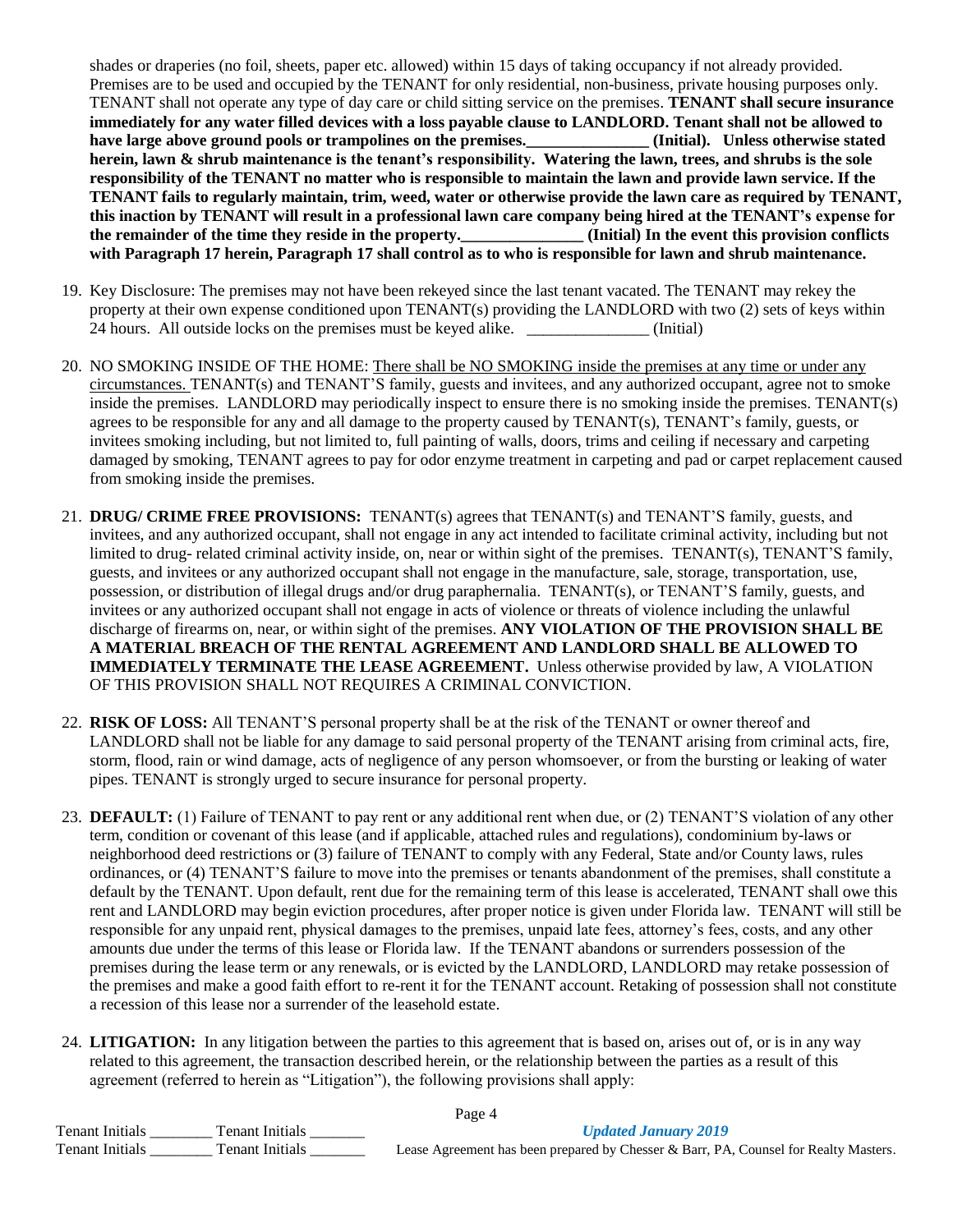- a. **Limitation of Liability (Contractual Economic Loss Rule):**LANDLORD and TENANT agree that in any Litigation, neither party shall be liable for any special, indirect, incidental, or consequential damages or any economic damages of any kind that arise in tort; the parties understanding and agreeing that only contract damages shall be recoverable in any claim.
- b. **Venue:** In any Litigation, the parties agree that such Litigation shall be brought only in Escambia County, Florida if in state court or in the Northern District of Florida if in federal court.
- c. **JURY TRIAL WAIVER: THE PARTIES UNDERSTAND THAT THEY MAY HAVE A RIGHT TO A JURY TRIAL AS TO CERTAIN CLAIMS THAT COULD ARISE BETWEEN THEM.IN THE EVENT OF ANY LITIGATION, THE PARTIES KNOWINGLY, VOLUNTARILY, AND INTENTIONALLY WAIVE ANY RIGHT THAT THEY MAY HAVE TO A JURY TRIAL.\_\_\_\_\_\_\_\_\_\_ (INITIAL).**
- d. **CLASS ACTION WAIVER: THE PARTIES UNDERSTAND THAT THEY MAY HAVE A RIGHT TO BE PARTY TO A CLASS ACTION OR REPRESENTATIVE ACTION AS TO CERTAIN CLAIMS THAT COULD ARISE BETWEEN THEM. IN THE EVENT OF ANY LITIGATION, ANDTO THE EXTENT ALLOWED BY LAW, THE PARTIES EACH WAIVE ANY RIGHT TO PURSUE DISPUTES ON A CLASSWIDE BASIS; THAT IS, TO EITHER JOIN A CLAIM WITH THE CLAIM OF ANY OTHER PERSON OR ENTITY, OR ASSERT A CLAIM IN A REPRESENTATIVE CAPACITY ON BEHALF OF ANYONE ELSE IN ANY LAWSUIT, ARBITRATION, OR OTHER PROCEEDING. THE PARTY'S ACKNOWLEDGE AND AGREE THAT ANY CLAIMS MUST BE BROUGHT IN THE RESPECTIVE PARTY'S INDIVIDUAL CAPACITY, AND NOT AS A CLASS MEMBER IN ANY PURPORTED CLASS, COLLECTIVE, REPRESENTATIVE, MULTIPLE PLAINTIFF, OR SIMILAR PROCEEDING ("CLASS ACTION"). THE PARTIES KNOWINGLY, VOLUNTARILY, AND INTENTIONALLY WAIVE ANY RIGHT TO BRING OR MAINTAIN ANY CLASS ACTION IN ANY FORUM.\_\_\_\_\_\_\_\_\_\_ (INITIAL).**
- e. **Attorney Fee Provision:** The parties agree that in the event of any dispute between them that is based on, arises out of, or is in any way related to this agreement, the transaction described herein, or the relationship between the parties as a result of this agreement, and regardless of whether or not a lawsuit is filed, if either party is required to hire an attorney to enforce any of its rights under the terms of this agreement, it shall be entitled to recover it's reasonable attorneys' fees and costs from the other party, including appellate attorneys' fees and costs.
- 25. **UTILITIES:** LANDLORD is responsible for providing the following utilities only: . The TENANT agrees to pay all charges and deposits for all other utilities and TENANT agrees to have all accounts for utilities immediately placed in TENANT name with accounts kept current throughout occupancy. If the utilities which TENANT is responsible for are still in LANDLORD'S name at the time TENANT takes occupancy, TENANT agrees that LANDLORD shall order such utilities to be terminated.
- 26. **VEHICLES:** Vehicle(s) located on the leased premises must be currently licensed, owned by TENANT, registered, operational and properly marked. TENANT agrees to abide by all parking rules established now or in the future by LANDLORD or condo/homeowner association's rules, if applicable. No trailers, campers, vehicles on blocks, motorcycles, boats, or commercial vehicles are allowed on or about the premises without LANDLORD'S prior written approval. TENANT is not to repair or disassemble vehicles on the premises. Vehicles not meeting the above requirements and additional rules of the LANDLORD are unauthorized vehicles subject to being towed at TENANT expense. Parking on the grass is prohibited. TENANT agrees to indemnify LANDLORD for any expenses incurred due to the towing of any vehicle belonging to TENANT or the guests or invitees of TENANT. **TENANT agrees that only the following vehicles will be parked on the premises:**
- 27. **VACATING: AT the expiration of this agreement or any extension, TENANT shall peaceably surrender the premises and turn in all keys and any other property owned by LANDLORD leaving the premises in good, clean condition, ordinary wear and tear excepted. TENANT agrees to have the carpeting cleaned professionally by a Realty Masters Approved Vendor, who is licensed and insured, upon move out, and to provide LANDLORD with a receipt for such professional carpet cleaning, or TENANT will incur a minimum carpet cleaning charge of \$150.00. In the event all keys are not returned upon move out there will be a minimum charge of \$75.00. In the event garage**

| Page 5                 |                        |                                                                                      |  |
|------------------------|------------------------|--------------------------------------------------------------------------------------|--|
| <b>Tenant Initials</b> | Tenant Initials        | <b>Updated January 2019</b>                                                          |  |
| <b>Tenant Initials</b> | <b>Tenant Initials</b> | Lease Agreement has been prepared by Chesser & Barr, PA, Counsel for Realty Masters. |  |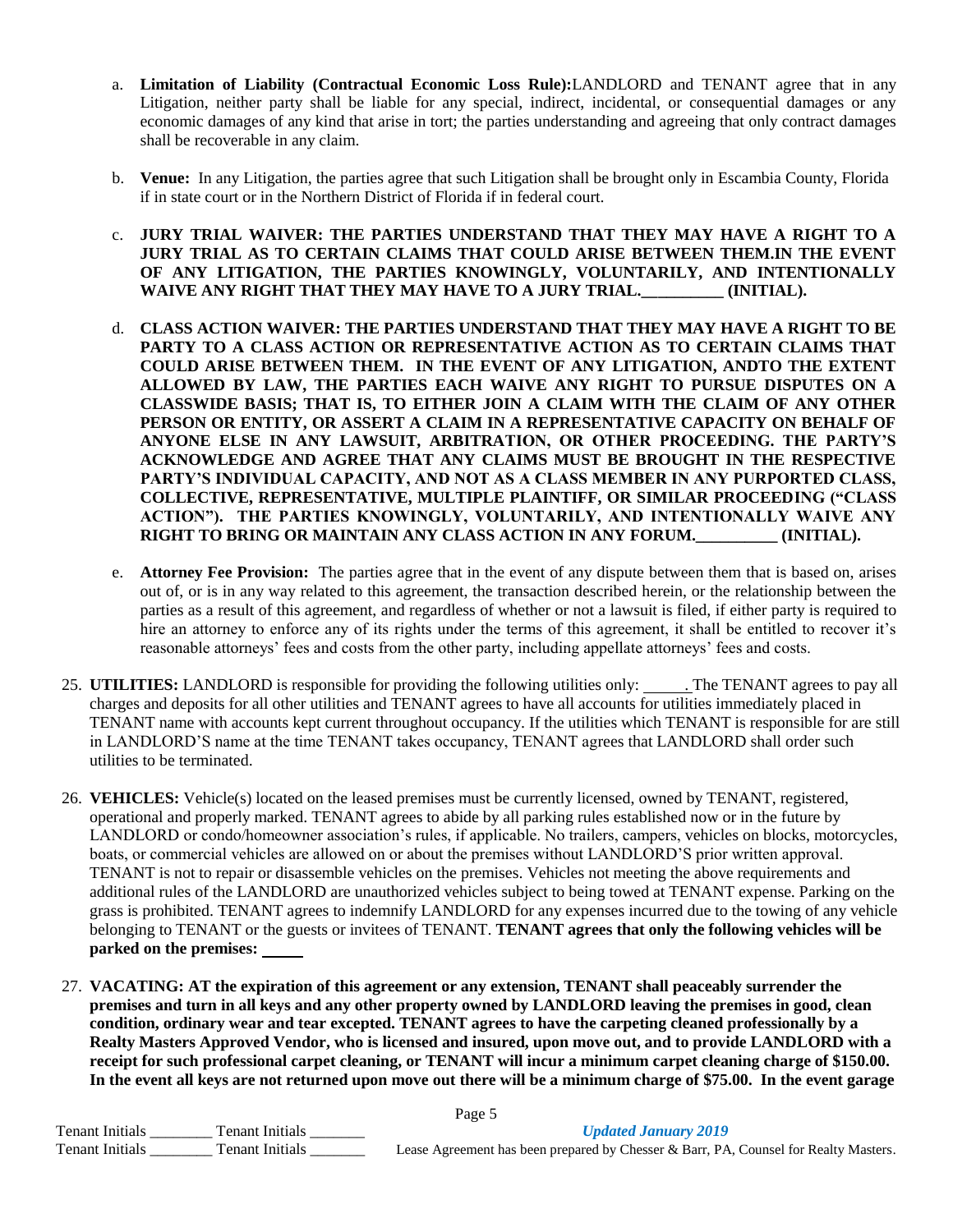**remotes are not returned upon move out, there will be a minimum charge of \$75.00. If home is not clean per tenant handbook move out guidelines, a professional cleaning company will be sent to the property and TENANT agrees to cleaning company charges. If Tenant vacates and leaves the property in a condition that requires LANDLORD to make repairs and /or clean the premises because of Tenant's actions, Tenant shall be charged a \$75.00 fee for the expense of the utilities required to make such repairs or clean the premises.**

- 28. **NOTICES AT END OF LEASE TERM:** If TENANT intends to vacate at the end of the lease term, TENANT shall notify LANDLORD in writing not less than 30 days prior to the end of the lease term. If LANDLORD intends not to renew the tenancy at the end of the lease term, LANDLORD shall notify TENANT in writing not less than 30 days prior to the end of the lease term.
- 29. **RENEWAL/EXTENSION OF TENANCY:** If LANDLORD consents to TENANT remaining in the premises after the natural expiration of this lease, and no new lease is signed, the tenancy will be extended as a month-to-month tenancy. A month-to-month tenancy may be terminated by TENANT giving written notice not less than 30 days prior to the end of any monthly payment period OR by LANDLORD giving written notice not less than 30 days prior to the end of any monthly payment period, in which event Termination of the tenancy shall occur on the last day of the month. Failure to give this written notice to LANDLORD will cause TENANT to continue to be bound by the terms of this lease on a month-to-month basis until TENANT gives LANDLORD written notice of termination not less than 30 days prior to the end of any monthly payment period. If TENANT fails to sign a lease renewal timely, the monthly rental amount due from TENANT on a month-to-month basis shall be an amount equal to the market rate at the time of lease expiration, in addition to a \$50.00 month-to-month fee. Notice from TENANT to LANDLORD must be made by certified mail. All other conditions of this lease shall remain in effect. If TENANT fails to vacate after the initial term, or any successive consensual periods after the initial term, TENANT shall additionally be held liable for holdover (double) rent.
- 30. **RIGHT OF ENTRY:** LANDLORD, upon reasonable notice by telephone, hand-delivery, posting to TENANT, or email to last known email address given by TENANT, has the right of entry to the premises for showing, repairs, appraisals, inspections, or any other reason. When performing inspections of the premises, LANDLORD has the right to take photographs of the property, inside and outside, in order to document the condition of the property. When making repairs, any vendor, authorized by the LANDLORD or LANDLORD'S agent, can take photographs, inside or outside the premises, to specifically document the exact condition needing repairs. LANDLORD has immediate right of entry in cases of emergency, or to protect or preserve the premises. LANDLORD has the right to perform drive-by inspections at any time and without notice. When performing drive-by inspections, LANDLORD may knock on the door of the property or leave a door hanger. TENANT shall not alter or add locks without prior written consent. If consent is given, TENANT must provide LANDLORD with a key to all locks. LANDLORD may place "For Sale" or "For Rent" signs on the premises at any time. In the event LANDLORD gives notice to TENANT for an inspection, for whatever purpose, and the TENANT has changed the locks without consent of LANDLORD or leaves pets out so the inspection cannot be completed, TENANT shall be charged \$35.00 for each trip required to conduct such inspection. This fee shall be considered additional rent hereunder.
- 31. **CONDEMNATION, DAMAGE TO PREMISES, ACTS OF GOD and TERMINATION:** If for any reason the premises are condemned by any governmental authority, destroyed, rendered uninhabitable, rendered dangerous to persons or property, and/or damaged through fire, water, smoke, wind, flood, act of God, nature or accident, or if it becomes necessary, in the opinion of LANDLORD or its agent, that TENANT must vacate the premises in order for repairs to the premises to be undertaken, this lease shall, at LANDLORD'S option and upon 7 days written notice to TENANT, terminate and TENANT, if not in default of the lease, shall owe no further rent due under the terms of the lease. In such case, TENANT hereby waives all claims against LANDLORD for any damages suffered as a result of such condemnation, damage, destruction, or lease termination.
- 32. **FORECLOSURE:** In the event that a Certificate of Title is issued as a result of the occurrence of a foreclosure sale with respect to the subject property, this lease may be terminated by either party and neither shall be held liable for any resulting damages. The filing of a foreclosure action against the LANDLORD does not give TENANT the right to terminate the lease; rather, the TENANT'S right to terminate the lease shall be conditioned upon the issuance of a Certificate of Title with respect to the subject property.

| Page 6                 |                 |                                                                                      |  |
|------------------------|-----------------|--------------------------------------------------------------------------------------|--|
| <b>Tenant Initials</b> | Fenant Initials | <b>Updated January 2019</b>                                                          |  |
| <b>Tenant Initials</b> | Tenant Initials | Lease Agreement has been prepared by Chesser & Barr, PA, Counsel for Realty Masters. |  |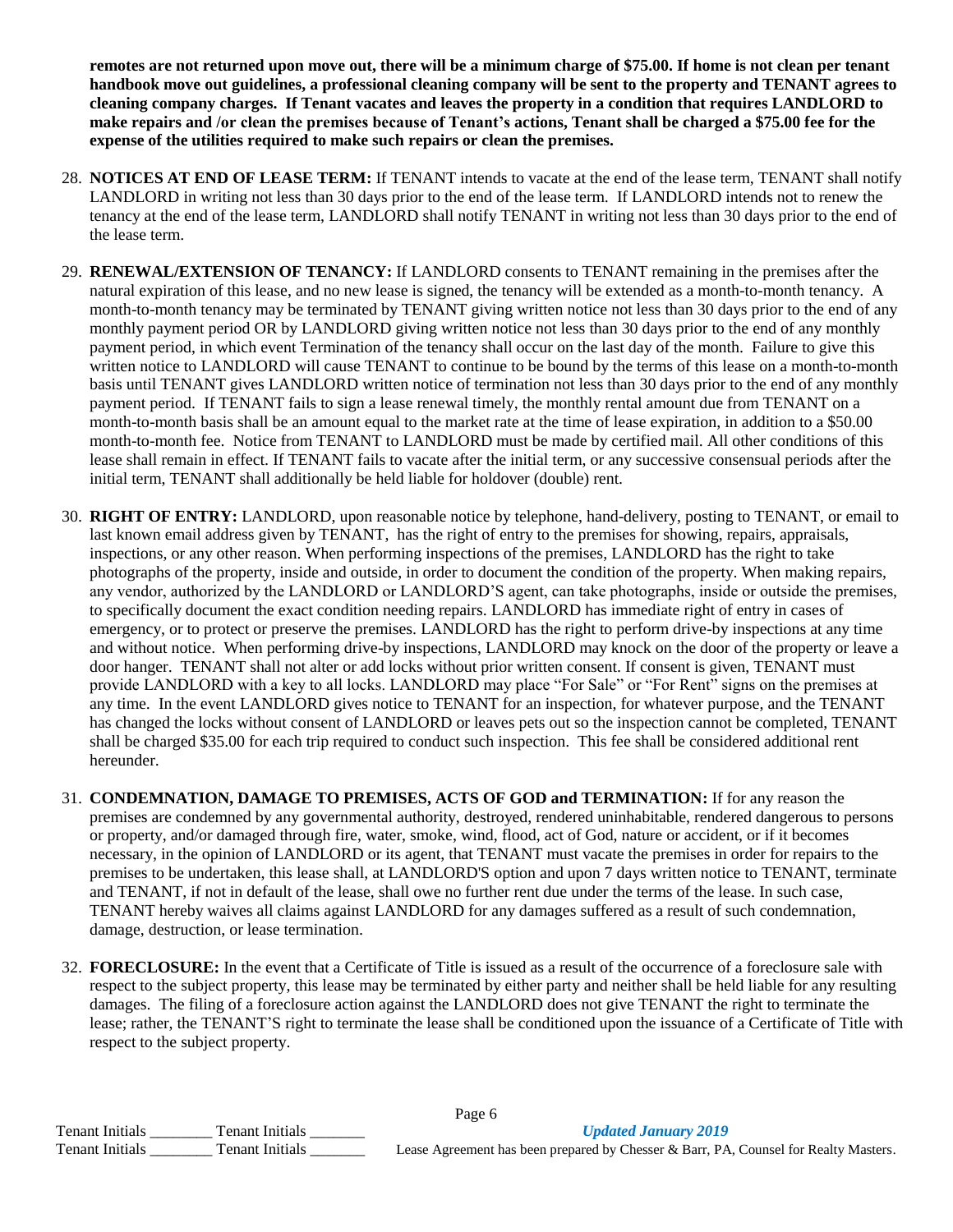- 33. **WAIVERS:** The rights of the LANDLORD under this lease shall be cumulative, and failure on the part of the LANDLORD to exercise promptly any rights given hereunder shall not operate to forfeit any other rights allowed by this lease or by law.
- 34. **INDEMNIFICATION: TENANT agrees to reimburse LANDLORD upon demand in the amount of the loss, property damage, or cost of repairs or service, (including plumbing trouble) caused by the negligence or improper use by TENANT, his agents, family or guests.** TENANT at all times, will indemnify and hold harmless LANDLORD for all losses, damages, liabilities, and expenses which can be claimed against LANDLORD for any injuries or damages to the person or property of any persons, caused by the acts, omissions, neglect, or fault of TENANT, his agents, family or guests, or arising from TENANT'S failure to comply with any applicable laws, statutes, ordinances or regulations. In the event of a dispute concerning the tenancy created by this agreement, TENANT agrees that if the premises are being managed by an agent for the record owner TENANT agrees to hold agent, its successors, employees, and assigns harmless and shall look solely to the record owner of the premises in the event of a legal dispute concerning the tenancy or the security deposit. (Initial)
- 35. **INTEGRATION:** This lease and exhibits, addenda, and attachments, if any, set forth the entire agreements between LANDLORD and TENANT concerning the premises, and there are no covenants, promises, agreements, conditions, or understandings, oral or written between them other than those herein set forth. If any provision in this agreement is illegal, invalid or unenforceable, that provision shall be void but all other terms and conditions of this agreement shall be in effect.
- 36. **MODIFICATIONS:** No subsequent alteration, amendment, change or addition to this lease shall be binding upon LANDLORD unless reduced to writing and signed by the parties.
- 37. **RADON GAS:** State law requires the following notice to be given: "Radon is a naturally occurring radioactive gas that, when it has accumulated in a building in sufficient quantities, may present health risks to persons who are exposed to it over time. Levels of radon that exceed federal and state guidelines have been found in buildings in Florida. Additional information regarding radon and radon testing may be obtained from your county public health unit."
- 38. **TENANT HANDBOOK.** Tenant has received a copy of the Tenant Handbook, which is incorporated into and made a part of this rental agreement.
- 39. **ABANDONED PROPERTY: BY SIGNING THIS RENTAL AGREEMENT, THE TENANT AGREES THAT UPON SURRENDER OR ABANDMONMENT, AS DEFINED BY THE FLORIDA STATUES, THE LANDLORD SHALL NOT BE LIABLE OR RESPONSIBLE FOR STORAGE OR DISPOSITION OF THE TENANT'S PERSONAL PROPERTY.**
- 40. **LEAD WARNING STATEMENT: Housing built before 1978 may contain lead-based paint. Lead from paint, paint chips, and dust can pose health hazards if not managed properly. Lead exposure is especially harmful to young children and pregnant women. Before renting pre-1978 housing, lessors must disclose the presence of known lead-based paint and/or lead-based paint hazards in the dwelling. Lessee must also receive a federally approved pamphlet on lead poisoning prevention.**

The leased premise was \_\_\_\_\_\_ or was not \_\_\_\_\_ built prior to 1978. If built prior to 1978, LESSOR has no **knowledge of lead based paint and/or lead-based paint hazards in the housing and LESSOR has no reports of records pertaining to lead-based paint and/or lead-based paint hazards in the housing. By signing this Lease Agreement, LESSEE acknowledges receiving a copy of the pamphlet PROTECT YOUR FAMILY FROM LEAD IN YOUR HOME which is part of the Tenant Handbook.**

41. **ADDITIONAL STIPULATIONS: Please check all that apply. The terms of any of the below additional stipulations/addendums that are checked are incorporated into and made a part of this lease.**

| <b>Tenant Handbook &amp; Move-in Inspection Sheet</b>                              | <b>Initial</b> |
|------------------------------------------------------------------------------------|----------------|
| <b>Lead Based Paint Form</b>                                                       | <b>Initial</b> |
| <b>Privacy Notice, Attic Access, Foreclosure, Detectors and Fire Extinguishers</b> | <b>Initial</b> |
| <b>Mold Addendum</b>                                                               | <b>Initial</b> |
|                                                                                    |                |

Page 7

| <b>Tenant Initials</b><br>Tenant Initials |                 | <b>Updated January 2019</b>                                                          |  |
|-------------------------------------------|-----------------|--------------------------------------------------------------------------------------|--|
| <b>Tenant Initials</b>                    | Tenant Initials | Lease Agreement has been prepared by Chesser & Barr, PA, Counsel for Realty Masters. |  |